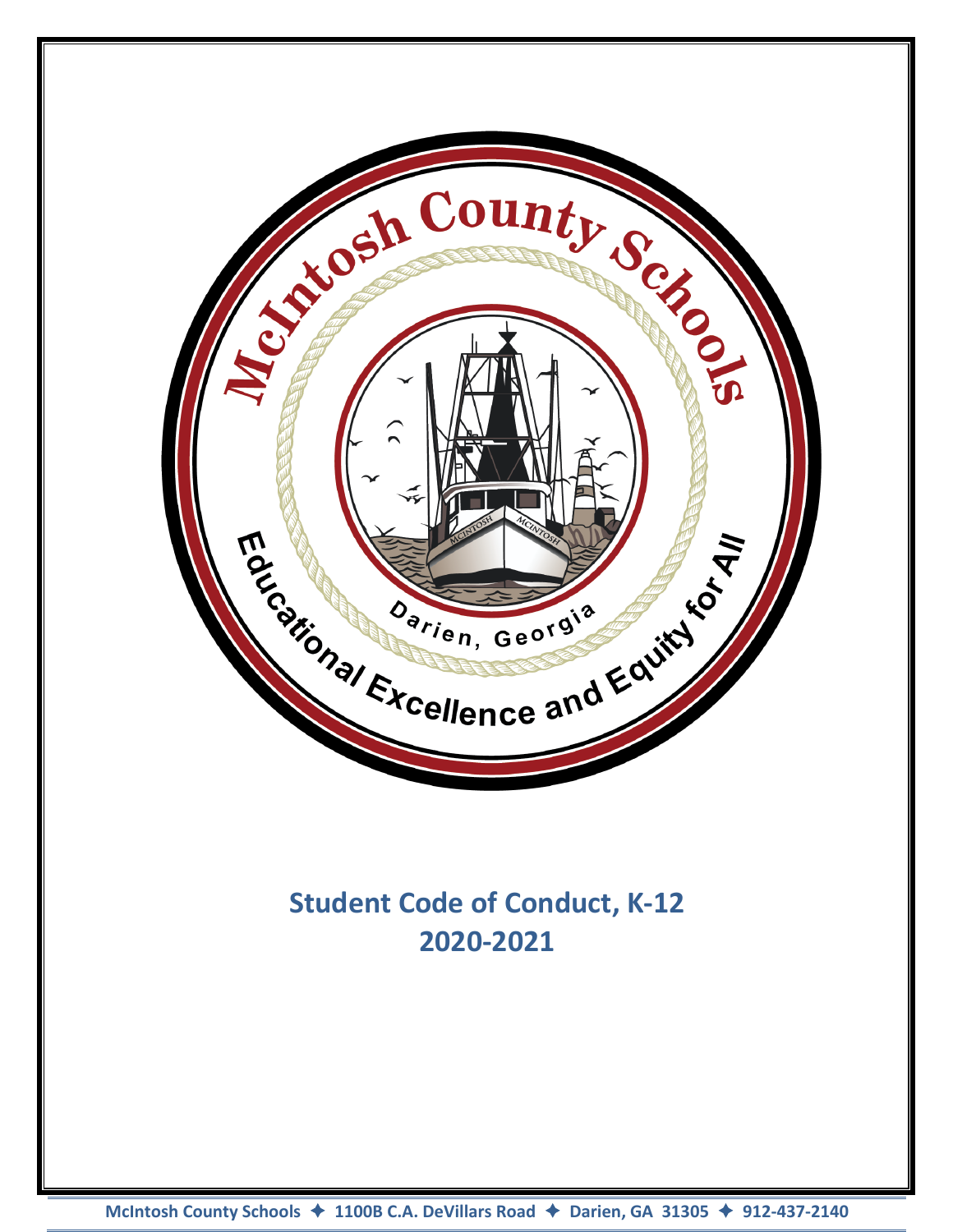# **STUDENT BEHAVIOR CODE** *Board Policy Descriptor Code: JCDA McIntosh Board of Education*

The McIntosh County Board of Education strives to operate each school in an orderly manner that provides for the welfare and safety of all students. Therefore, the Board of Education has adopted a policy that requires students to conduct themselves at all times according to established behavioral standards. These standards for behavior require students to respect each other and school district employees, to obey student behavior policies adopted by the Board and to obey student behavior rules established at each school in the district.

The school's primary goal is to educate, not to punish; however, when a student's behavior comes in conflict with the rights of others, corrective actions may be necessary for the benefit of that individual and the school. Accordingly, students shall be governed by policies, regulations and rules set forth in the Student Behavior Code. The degree of discipline imposed will be in accordance with the progressive discipline process unless otherwise stated.

The Student Behavior Code is effective during the following times and in the following places:

- En route to and from school or on school property at any time;
- Off school grounds at any school-related activity, function or event and while traveling to and from such events; and
- On school buses and at school bus stops.

Major offenses including, but not limited to, drug and weapon offenses can lead to schools being named as an Unsafe School according to the provisions of State Board Rule 160-4-8-.16, UNSAFE SCHOOL CHOICE OPTIONS.

Parents/guardian are expected to familiarize themselves with the Student Behavior Code and to be supportive of it in their daily communication with their children and others in the community.

# **STANDARDS OF BEHAVIOR: ACCOUNTABILITY AND SUPPORT**

All members of the school community – students, staff and parents/guardian – must know and understand the standards of behavior that are expected of all students and the consequences if these standards are not met. The McIntosh County School System Student Behavior Code provides a comprehensive description of expected behavior as well as unacceptable behavior, including incidents involving drugs or weapons. It includes the range of permissible disciplinary and intervention measures that may be used when students engage in such misbehavior. This Student Behavior Code applies to all students, including those with disabilities. Students with disabilities are entitled to additional due process protections as afforded to them under federal law.

Students in the McIntosh County School System have a responsibility to:

- 1. Attend school regularly and punctually and make every effort to achieve in all areas of their education;
- 2. Be prepared for class with appropriate materials and properly maintain textbooks and other equipment; if there are difficulties acquiring appropriate materials, the student or parent may contact any teacher, counselor, or social worker for assistance;
- 3. Follow school regulations regarding entering and leaving the classroom and school building;
- 4. Help maintain a school environment free of weapons, illegal drugs, controlled substances and alcohol;
- 5. Behave in a manner that contributes to a safe learning environment and which does not violate other students' right to learn;
- 6. Share information with school officials regarding matters which may endanger the health and welfare of members of the school community;
- 7. Respect the dignity and equality of others and refrain from conduct which denies or impinges on the rights of others;
- 8. Show respect for school property and respect the property of others, both private and public;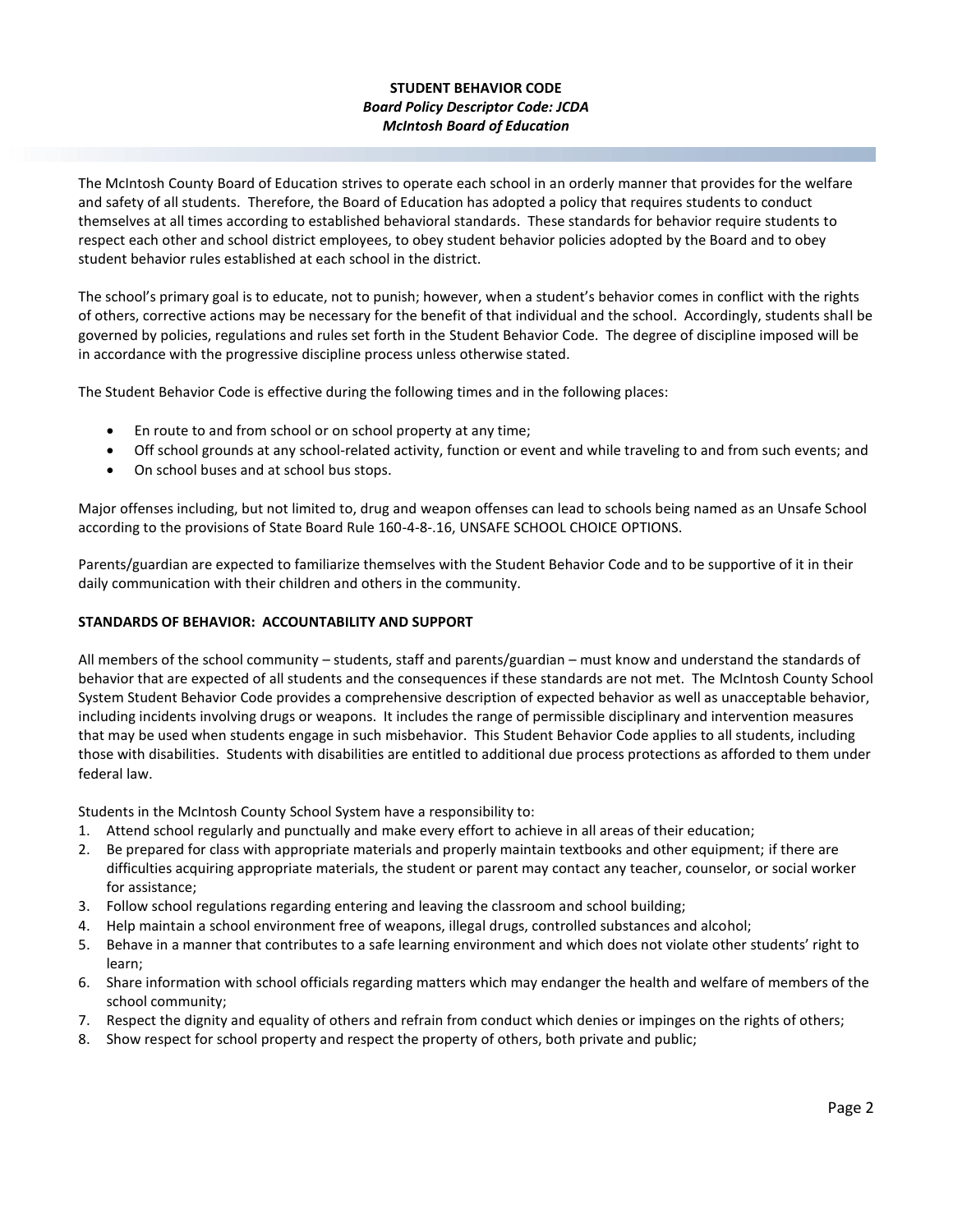- 9. Be polite, courteous and respectful toward others regardless of actual or perceived age, race, creed, color, gender, gender identity, gender expression, religion, national origin, citizenship/immigration status, sexual orientation, physical and/or emotional condition, disability, marital status and political beliefs, and refrain from making slurs based on these criteria;
- 10. Behave in a polite, truthful and cooperative manner toward students, teachers and other school staff;
- 11. Promote good human relations and build bridges of understanding among the members of the school community;
- 12. Use non-confrontational methods to resolve conflicts;
- 13. Observe ethical codes of responsible journalism;
- 14. Refrain from obscene and defamatory communication in speech, writing and other modes of expression in their interactions with the school community;
- 15. Express themselves in a manner that promotes cooperation and does not interfere with the educational process;
- 16. Assemble in a peaceful manner and respect the decision of students who do not wish to participate;
- 17. Bring to school only those personal possessions which are safe and do not interfere with the learning environment;
- 18. Adhere to the guidelines established for dress, including in the school gymnasium, physical education classes, laboratories and shops;
- 19. Be familiar with the school Student Behavior Code and abide by school rules; and
- 20. Use all forms of technology in a responsible manner that supports the standards of behavior expected of all students.

## **AUTHORITY OF THE PRINCIPAL**

The principal is the designated leader of the school and, in concert with the staff, is responsible for the orderly operation of the school. In cases of disruptive, disorderly or dangerous conduct not covered in this code, the principal may undertake corrective measures which he or she believes to be in the best interest of the student and the school, provided any such action does not violate school board policy or procedures.

## **AUTHORITY OF THE TEACHER**

The superintendent fully supports the authority of principals and teachers in the school system to remove a student from the classroom pursuant to provisions of state law.

Each teacher shall comply with O.C.G.A. § 20-2-737 which requires the filing of a report by a teacher who has knowledge that a student has exhibited behavior that repeatedly or substantially interferes with the teacher's ability to communicate effectively with the students in his or her class or with the ability of such student's classmates to learn, where such behavior is in violation of the Student Behavior Code. Such report shall be filed with the principal/designee within one school day of the most recent occurrence of such behavior, shall not exceed one page, and shall describe the behavior. Within one school day after receiving such a report from a teacher, the principal/designee shall send to the student's parents/guardian a copy of the report and information regarding how the student's parents/guardian may contact the principal or designee.

The principal/designee shall notify in writing the teacher and the student's parents/guardian of the discipline or student support services that have occurred as a result of the teacher's report within one school day from the imposition of discipline or the utilization of the support services. The principal/designee shall make a reasonable attempt to confirm that the student's parents/guardian have received the written notification, including information as to how the parents/guardian may contact the principal/designee.

## **PARENTAL INVOLVEMENT**

This Student Behavior Code is based on the expectation that parents/guardian, teachers and school administrators will work together to improve and enhance student behavior and academic performance and will communicate freely their concerns about, and actions in response to, student behavior that detracts from the learning environment. School administrators recognize that two-way communication, through personal contacts, is extremely valuable; therefore, they provide information to parents as well as on-going opportunities for school personnel to hear parents' concerns and comments.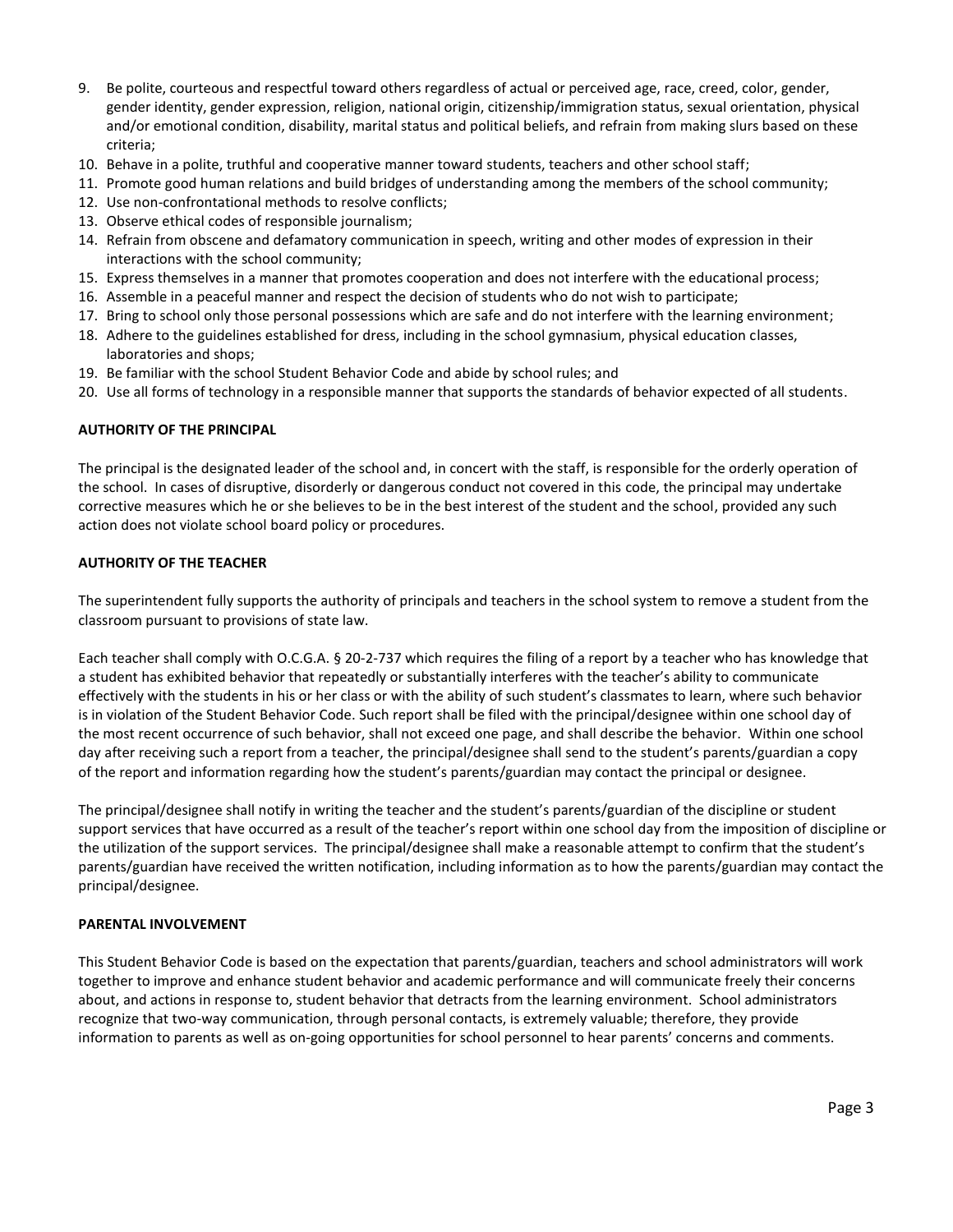The Student Behavior Code specifies within its standards of behavior various violations of the code which may result in a school staff member's request that a parent/guardian come to the school for a conference. Parents/guardian are encouraged to visit the schools regularly and are expected to be actively involved in the behavior support processes designed to promote positive choices and behavior.

Georgia law mandates that any time a teacher or principal identifies a student as a chronic disciplinary problem, the principal shall notify by telephone call and by mail the student's parent or guardian of the disciplinary problem, invite the parent/guardian to observe the student in a classroom situation, and request at least one parent/guardian to attend a conference to devise a disciplinary and behavioral correction plan.

Georgia law also states that before any chronic disciplinary problem student is permitted to return to school from a suspension or expulsion, the school shall request by telephone call and by mail at least one parent or guardian to schedule and attend a conference to devise a disciplinary and behavioral correction plan.

The law allows a local board of education to petition the juvenile court to require a parent/guardian to attend a school conference. If the court finds that the parent/guardian has willfully and unreasonably failed to attend the conference requested by the principal pursuant to the laws cited above, the court may order the parent/guardian to attend such a conference, order the parent/guardian to participate in such programs or such treatment as the court deems appropriate to improve the student's behavior, or both. After notice and opportunity for hearing, the court may impose a fine, not to exceed \$500, on a parent/guardian who willfully disobeys an order of the court under this law.

Parents/guardian are encouraged to inform their children about the consequences, including potential criminal penalties, of underage sexual conduct and crimes for which a minor can be tried as an adult. Parents may seek assistance from the school counselor.

Parents/guardian and students should contact the principal of the school if specific questions arise related to the Student Behavior Code.

## **PROMOTING POSITIVE STUDENT BEHAVIOR**

The Board of Education supports improving student academic and behavior outcomes by ensuring all students have access to the most effective and accurately implemented instructional and behavioral practices and interventions possible through the operational framework of Positive Behavioral Interventions and Supports. Additionally, a Behavior Intervention Plan may be implemented for students who engage in inappropriate behaviors that interfere with their learning or the learning of others. Teachers and support personnel are available at every school in the district to assist in developing this plan and utilizing a problem-solving model designed to prevent inappropriate behavior through teaching and reinforcing appropriate behaviors.

#### **STUDENT SUPPORT PROCESSES**

The Board of Education provides a variety of resources that are available at every school in the district to help address student behavioral problems. The school discipline process will include appropriate consideration of support processes to help students resolve such problems. These resources include Student Support Teams, school counselors and chronic disciplinary problem student plans.

#### **PROGRESSIVE DISCIPLINE PROCEDURES**

When it is necessary to impose discipline, school administrators and teachers will follow a progressive discipline process. The degree of discipline to be imposed by each school official will be in proportion to the severity and/or frequency of the behavior of a particular student and will take into account the student's intent, discipline history, the age of the student and other relevant factors.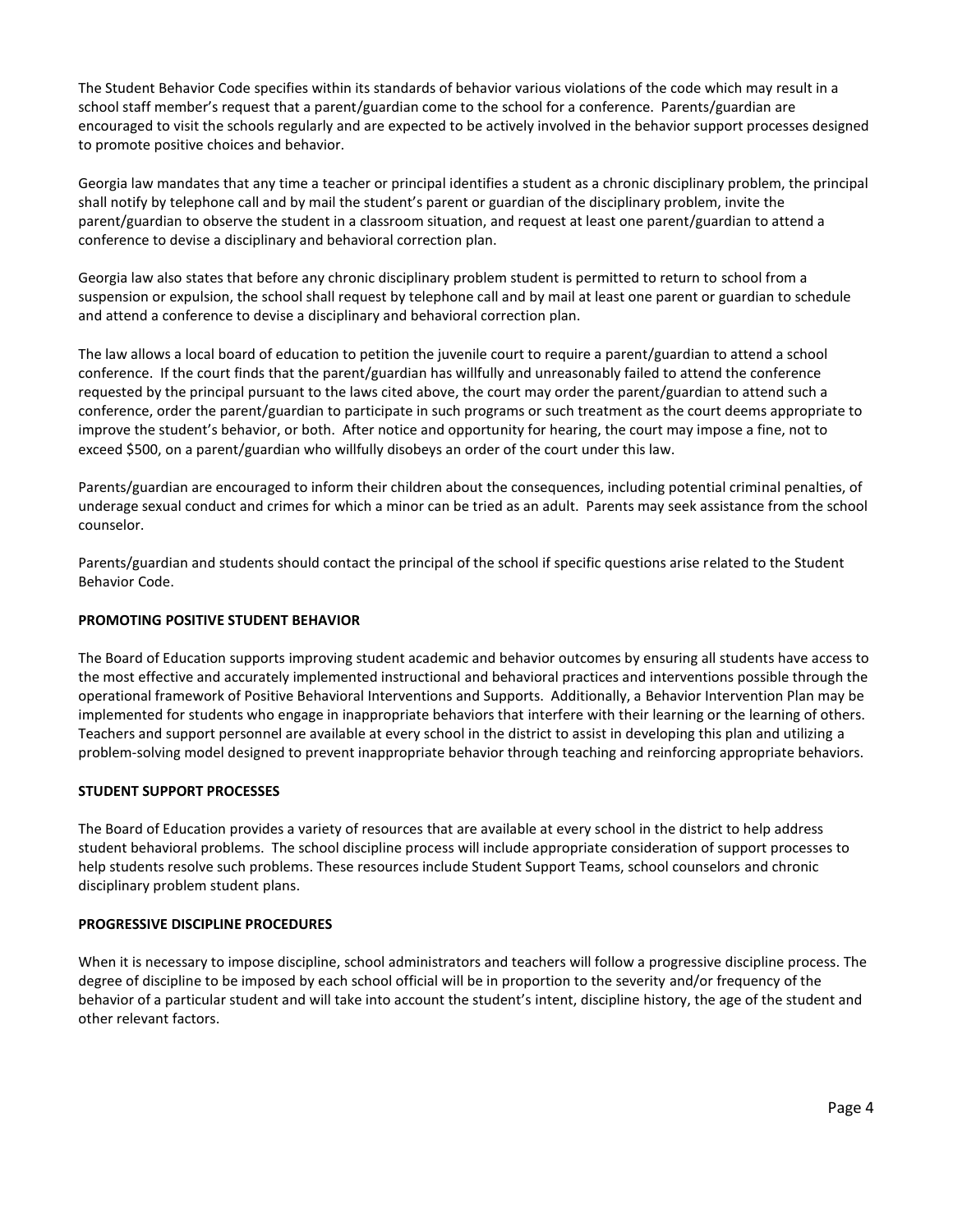The Student Behavior Code provides a systematic process of behavioral correction in which inappropriate behaviors are followed by consequences. Disciplinary actions are designed to teach students self-discipline and to help them substitute inappropriate behaviors with those that are consistent with the character traits from Georgia's Character Education Program.

The maximum punishment for an offense may include alternative placement, long-term suspension or expulsion, including permanent expulsion, but those punishments will be determined only by a disciplinary tribunal as outlined in Board of Education policy JCEB. Parents of students who have been assigned to alternative placement or suspended from school for more than 10 days by a tribunal panel have the right to appeal such decision. They may do so by writing a letter to the superintendent of schools within 20 calendar days of the tribunal decision stating why the decision is being appealed.

Parents/guardian or students may elect not to contest whether a student has violated the Student Behavior Code or the appropriate discipline, and in such cases, an agreement may be negotiated that would include the parents/guardian or students waiving a right to a hearing before a disciplinary tribunal. Such an agreement and waiver must also be approved by the disciplinary tribunal or hearing officer in accordance with local board policy.

Before a student is suspended for 10 days or less, the principal/designee will inform the student of the offense for which the student is charged and allow the student to explain his or her behavior. If the student is suspended, the student's parents/guardian will be notified if possible. School officials may involve law enforcement officials when evidence surrounding a situation necessitates their involvement or when there is a legal requirement that an incident be reported.

School officials may search a student if there is reasonable suspicion that the student is in possession of an item that is illegal or against school rules. A student's vehicle brought on campus, or personal belongings (including but not limited to student book bags and/or handbags) as well as school property (including but not limited to school lockers, desks, etc.) are subject to inspection and search by school authorities at any time without further notice to students or parents. Cell phones/multimedia/electronic devices taken from students due to possession and/or use in violation of school rules are subject to having their contents searched. Students are required to cooperate if searched. At the discretion of administrators, metal detectors and drug- or weapon-sniffing dogs may be utilized at school or at any school function, including activities which occur outside normal school hours or off the school campus.

## **Suspension or Expulsion from School**

All In-School Suspension (ISS), Out-of-School Suspension (OSS), or Expulsion from any McIntosh County School shall also include a prohibition for the student from participating in all regular school activities, extracurricular school activities, athletic events, and other school events for the period of time assigned the respective consequence by administration for the student.

Students who receive OSS or Expulsion are not allowed on any school grounds belonging to the McIntosh County School System during the assigned period.

Students assigned to the McIntosh County Alternative Learning Center or other approved alternative placements due to disciplinary reasons are prohibited from attending any and all events held on school grounds belonging to the McIntosh County School System, other than the Alternative Learning Center building and property, for the duration of time they are assigned to the alternative school.

Students who are permanently expelled from McIntosh County Schools are not allowed on any school grounds belonging to the McIntosh County School System until one year after the student's expected cohort graduation date.

Any exceptions to this policy must be approved in writing by the principal of the respective school and the superintendent or his designee.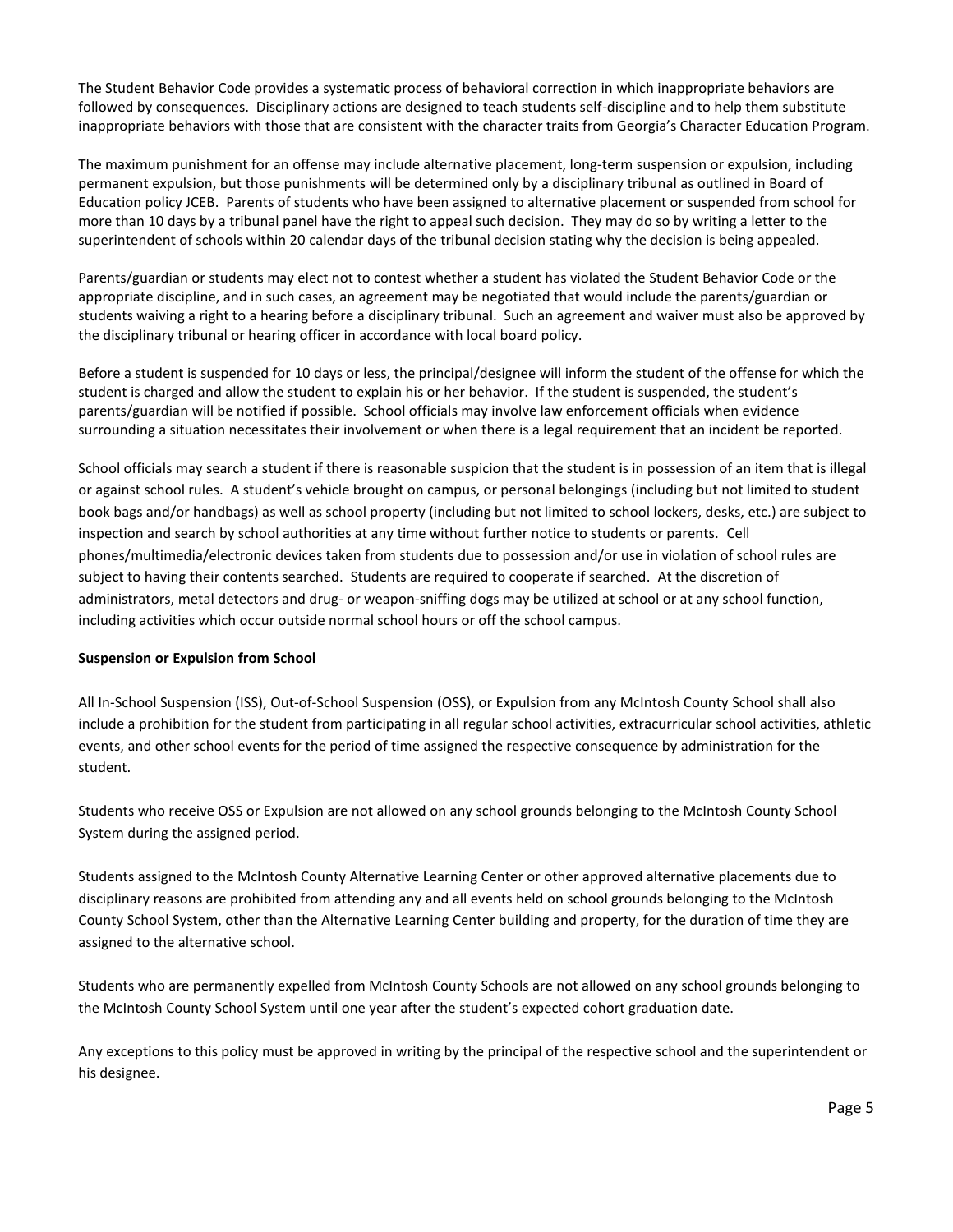#### **BEHAVIOR THAT WILL RESULT IN DISCIPLINARY PROCEDURES**

*The enumerated infractions are not all-inclusive. Students who engage in misconduct that is not listed are subject to appropriate disciplinary measures by the teacher or the administrator. Behaviors are listed alphabetically, not according to severity.*

**SC-32 Academic Dishonesty:** Receiving or providing unauthorized assistance on classroom projects, assignments or exams. Includes but is not limited to failure to cite sources, intentional dishonesty, cheating on exams, falsification of school record, or forgery.

**SC01- Alcohol:** Violation of laws or ordinances prohibiting the manufacture, sale, purchase, transportation, possession or use of intoxicating alcoholic beverages or substances represented as alcohol. Students under the influence of alcohol may be included if it results in disciplinary action.

**SC02- Arson**: Unlawful and intentional damage or attempt to damage any real or personal property by fire or incendiary device. Examples include the use of firecrackers, fireworks, and trash can fires if they are contributing factors to a damaging fire. (Note: Possession of fireworks or incendiary devices must be reported as "Possession of Unapproved Items"; use of such items is reported as Arson.

**SC03- Battery:** Intentional touching or striking of another person to intentionally causing bodily harm to an individual. (Note: The key difference between battery and fighting is that fighting involves mutual participation.)

**SC04-Breaking & Entering – Burglary:** Unlawful or unauthorized forceful entry into a school building, or vehicle (with or without the intent to commit theft). (Note: The key difference between Trespassing and Breaking and Entering is that Trespassing does not include forceful entry into the school building.)

**SC-29 Bullying:** An act that is (1) any willful attempt or threat to inflict injury on another person, when accompanied by an apparent and present ability to do so; (2) any intentional display of force such as would give the victim reason to fear or expect immediate bodily harm; or (3) any intentional written, verbal or physical act which a reasonable person would perceive as being intended to threaten, harass or intimidate that (A) causes another person substantial physical harm within the meaning of Code Section 16-5-23.1 or visible bodily harm as such term is defined in Code Section 16-5-23.1; (B) has the effect of substantially interfering with a student's education; (C) is so severe, persistent or pervasive that it create an intimidating educational environment; or (D) has the effect of substantially disrupting the orderly operation of the school. Bullying applies to acts which occur on school property, on school vehicle, at designated school bus stops, or at school-related function or activities, or by use of data or software that is accessed through a computer, computer system, computer network or other electronic technology of a local school system. Bullying also applies to acts of cyberbullying which occur through the use of electronic communication, whether or not the electronic act originated on school property or with school equipment, if the electronic communication (1) is directed specifically at students or school personnel, (2) is maliciously intended for the purpose of threatening the safety of those specified or substantially disrupting the orderly operation of the school, and (3) creates a reasonable fear of harm to the student's or school personnel's person or property or has a high likelihood of succeeding in that purpose. Electronic communication includes but is not limited to any transfer of signs, signals, writings, images, sounds, data or intelligence or any nature transmitted in whole or in part by a wire, radio, electromagnetic, photo electronic or photo optical system. (Note: Georgia law mandates that upon a tribunal finding that a student in grades 6-12 has committed the offense of bullying for the third time in a school year, the student shall be assigned to an alternative school. This includes extortion or attempted extortion.)

**SC05 – Computer Trespass:** Use of a school computer for anything other than instructional purposes or unauthorized use of a computer or computer network with the intention of deleting, obstructing, interrupting, altering, damaging or in any way causing the malfunction of the computer, network, program(s) or data.

**SC00- Continuation of Incident:** An event with multiple actions for a single incident has occurred.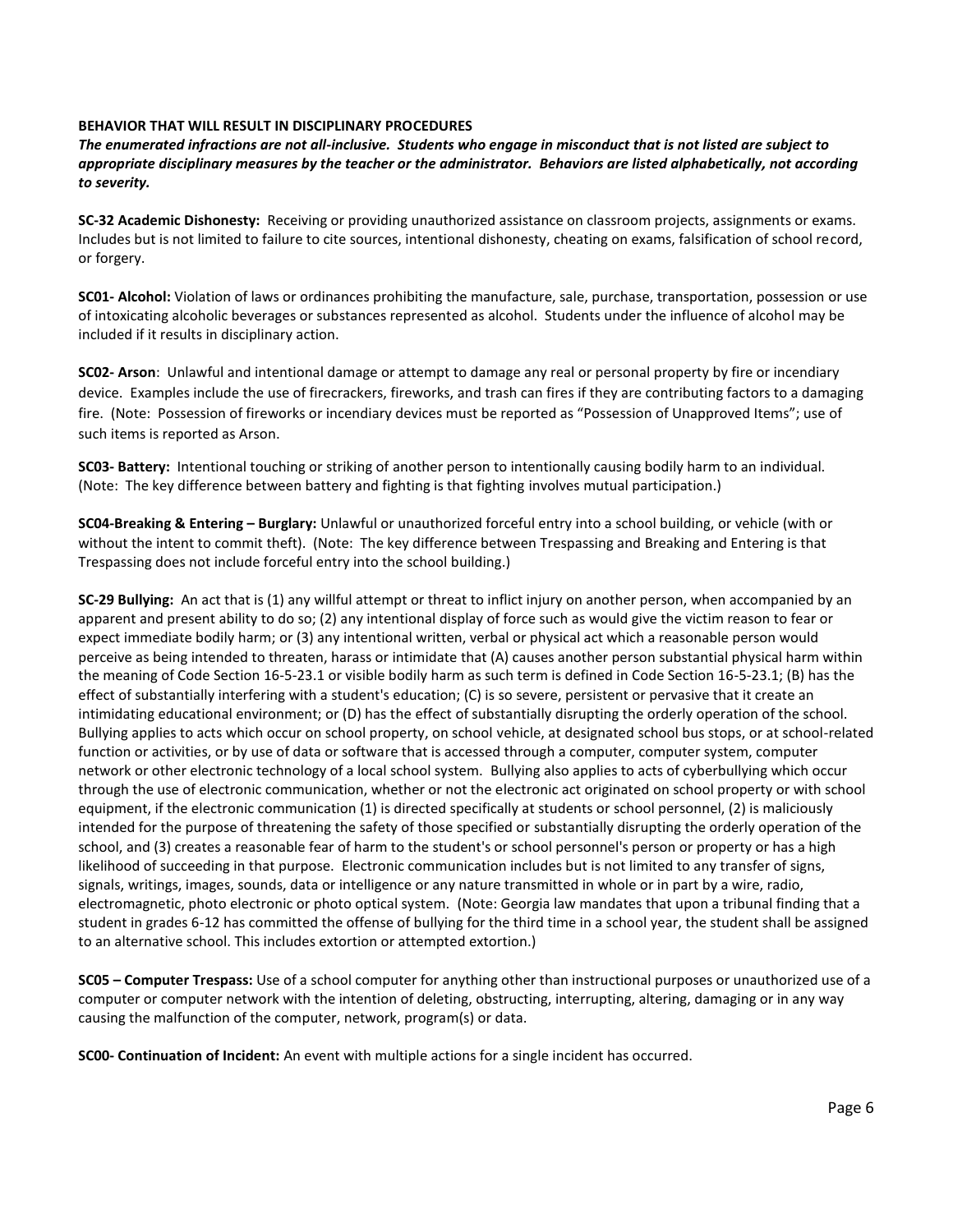**SC06- Disorderly Conduct:** Any act that substantially disrupts the orderly conduct of a school function, substantially disrupts the orderly learning environment, or poses a threat to the health, safety and/or welfare of students, staff or others. This includes disruptive behaviors on a school bus.

**SC-07 Drugs, Except Alcohol and Tobacco**: Unlawful use, cultivation, manufacture, distribution, sale, purchase, possession, transportation or importation of any controlled drug or narcotic substance, or equipment or devices (paraphernalia) used for preparing or using drugs or narcotics; under the influence of any controlled drug, narcotic substance, or any mind-altering substance or intoxicant (illegal or legal); or medication prescribed to a student or purchased over-the-counter and not brought to the office upon arrival to the school, specifically including any product with CBD, whether hemp or cannibas and regardless of the amount of THC in the product or the extent to which it is legal or illegal under state law. (Note: This does not include epinephrine as properly administered pursuant to O.C.G.A 20-2-776).

**SC-42 Electronic Smoking Device:** Possession, use, distribution or sale of any device or product used to deliver nicotine or any other substance designed to simulate the use of tobacco or inhale smoke/vapor on school grounds, at school-sponsored events and on transportation to and from school. Any device that is determined by administration that is used to inhale or ingest any substance or intoxicant (illegal or legal) that may be intended for the purpose of bringing about a state of exhilaration, euphoria, and/or that alters the individual's mental state is prohibited and may be considered as drug paraphernalia in violation of SC -07 Drugs, Except Alcohol and Tobacco.

**SC-08 Fighting**: Mutual participation in a fight involving physical violence where there is no one main offender and intent to harm, and the individual is not acting in self-defense of self or others. The burden of proof for self-defense is upon the individual student charged with this offense. (Note: The key difference between fighting and battery is that fighting involves mutual participation.)

**SC-35 Gang-related Behavior:** Any group of three or more students with a common name or common identifying signs, symbols, tattoos, graffiti or attire which engage in criminal gang activity pursuant to O.C.G.A. 16-15-3. In determining whether the behavior is gang related, school administrators may consult with school resource officers or other law enforcement officers. Includes but is not limited to gang-related clothing, jewelry, emblems, badges, symbols, signs or using colors to convey gang membership or affiliation, gestures, handshakes, slogans, drawings, etc. to convey membership or affiliation as well as committing any illegal act in connection with gang-related activity.

**SC-09 Homicide:** Killing of one human being by another.

**SC-10 Kidnapping:** The unlawful and forceful abduction, transportation and/or detention of a person against his or her will.

**SC-11 Larceny/Theft**: The unlawful taking of property belonging to another person or entity (e.g., school) without threat, violence or bodily harm. This includes the intentional possession, use, sale, purchase, transfer, barter, receipt, or exchange of any counterfeit money. (Note: The key difference between Larceny/Theft and robbery is that the threat of physical harm or actual physical harm is involved in robbery.)

**SC-12 Motor Vehicle Theft:** Theft or attempted theft of a motor vehicle (includes but is not limited to cars, trucks, ATVs, golf carts, etc.).

**SC-30 Other- Attendance Related:** Repeated or excessive unexcused absences or tardies; including failure to report to class, skipping class, leaving school without authorization or failure to comply with disciplinary sanctions.

**SC-31 Other - Dress Code Violation:** Violation of the school dress code that includes standards for appropriate school attire.

**SC-28 Other- Firearms:** Firearms other than handguns, rifles or shotguns as defined in 18 USC 921. Includes any weapon (including starter gun) which will or is designed to or may readily be converted to expel a projectile by the action of any explosive; the frame or receiver of any weapon described above; any firearm muffler or firearm silencer; any destructive device, which includes any explosive, incendiary or poison gas (i.e. bomb, grenade, rocket having a propellant charge more than four ounces, missile having an explosive or incendiary charge of more than one-quarter ounce, mine or similar device);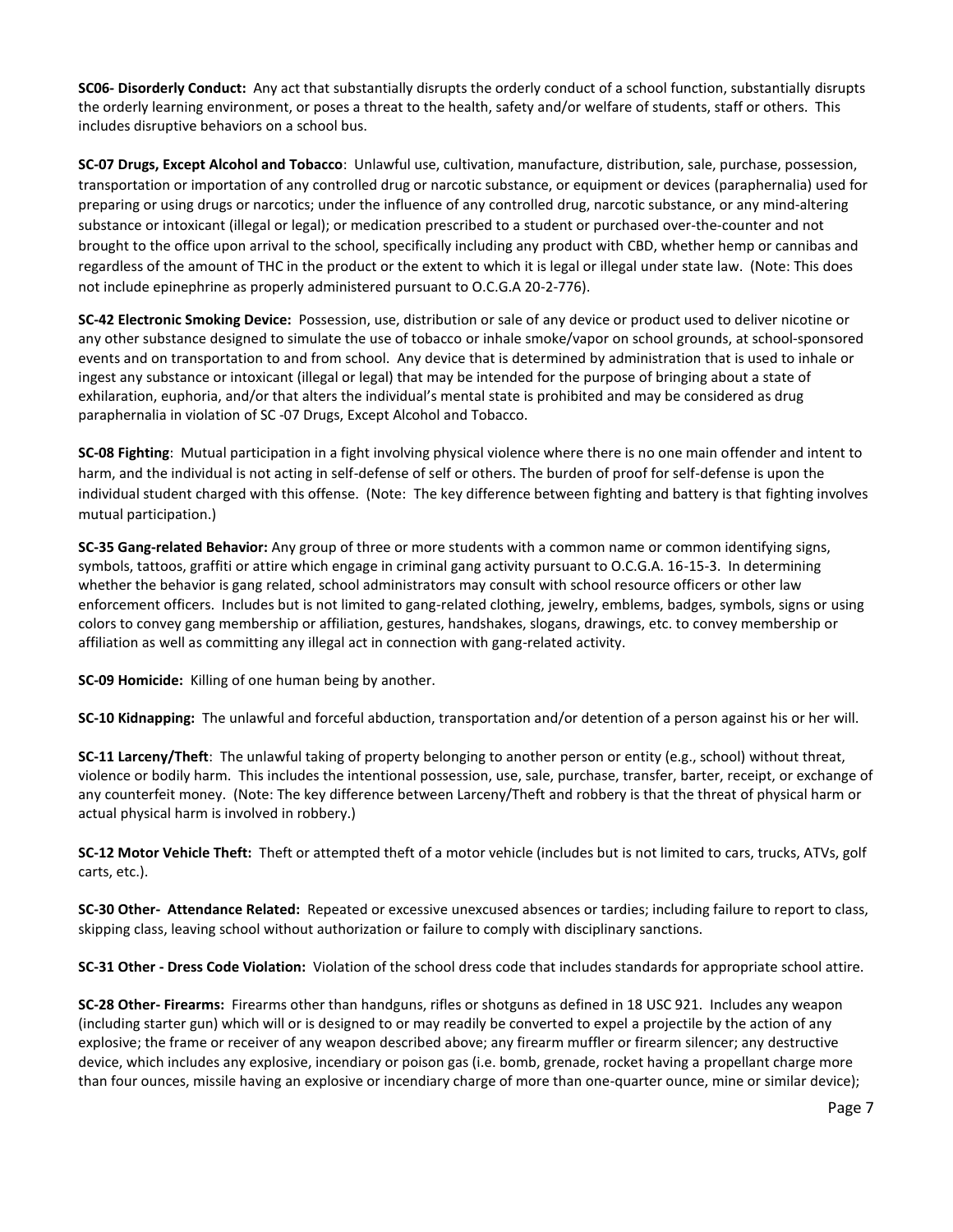any weapon which will, or which may be readily converted to, expel a projectile by the action of an explosive or other propellant, and which has any barrel with a bore of more than one-half inch in diameter; any combination of parts either designed or intended for use in converting any device into any destructive device described above, and from which a destructive device may be readily assembled. (Note: This does not include toy guns, cap guns, BB guns, pellet guns or Class-C common fireworks.) (Pursuant to Gun-Free Schools Act – Public Law 107-110, Section 4141.)

**SC-24 Other Incident for a State-Reported Discipline Action**: Any other discipline incident for which a student is administered in-school suspension, administrative action, detention, suspended from riding the bus, referred to court of juvenile system authorities, or removed from class at the teacher's request (pursuant to O.C.G.A. 20-2-738). Includes but is not limited to community misconduct and gambling activity). Community misconduct includes off-campus behavior or offschool hours behavior that involves:

- Willful or malicious damage to real or personal property of the school or to personal property of any person legitimately at the school.
- Marking, defacing, or destroying school property.
- Falsifying, misrepresenting, omitting, or erroneously reporting information regarding instances of alleged inappropriate behavior by a teacher, administrator, or other school employee toward a student.
- Any off-campus behavior of a student which could result in the student being criminally charged with a felony and which makes the student's continued presence at school a potential danger to persons or property at the school or which disrupts the educational process.

**SC-40 Other Non-disciplinary Incident:** This code is used exclusively for the reporting of Physical Restraint.

**SC-34 Other - Possession of Unapproved Items**: The use or possession of any unauthorized item disruptive to the school environment or items that can be construed as dangerous or harmful to the learning environment. Includes but is not limited to the possession of toys, toy guns, mobile devices, gadgets, personal items, gum, candy, matches, lighters, pepper spray, incendiary devices or fireworks. The use of matches, lighters, pepper spray, incendiary devices or fireworks should be coded as Arson.

**SC-33 Other - Student Incivility:** Insubordination or disrespect to staff members or other students; includes but is not limited to refusal to follow school staff member instructions, use of vulgar or inappropriate language, misrepresentation of the truth, general disrespect for school staff or students; profanity, issuing false reports on other students and/or insubordination.

**SC-36 Repeated Offenses:** Collection of offenses not previously assigned a state reportable action that occurs on a single or across multiple school days that leads to a state reportable disciplinary action.

**SC-13 Robbery:** The taking, or attempting to take, anything of value that is owned by another person or organization, under confrontational circumstance by force or threat of force or violence and/or by putting the victim in fear. (Note: The key difference between Robbery and Larceny/Theft is that the threat of physical harm or actual physical harm is involved in a robbery.)

**SC-27 Serious Bodily Injury:** Bodily injury that involves a substantial risk of death, protracted and obvious disfigurement; or protracted loss or impairment of the function of a bodily member, organ or mental faculty. Behavior that dismembers, disfigures, causes permanent loss of a limb or function of an organ and causes substantial risk of death.

**SC-16 Sex Offenses:** Unlawful sexual behavior, sexual contact without force or threat of force, or possession of sexually explicit images; can be consensual (including from public groping or inappropriate bodily contact to sexting, lewd behavior, possession of pornographic material, and simulated sex acts to oral, anal or vaginal penetration, pimping, prostitution, and indecent exposure of private body parts.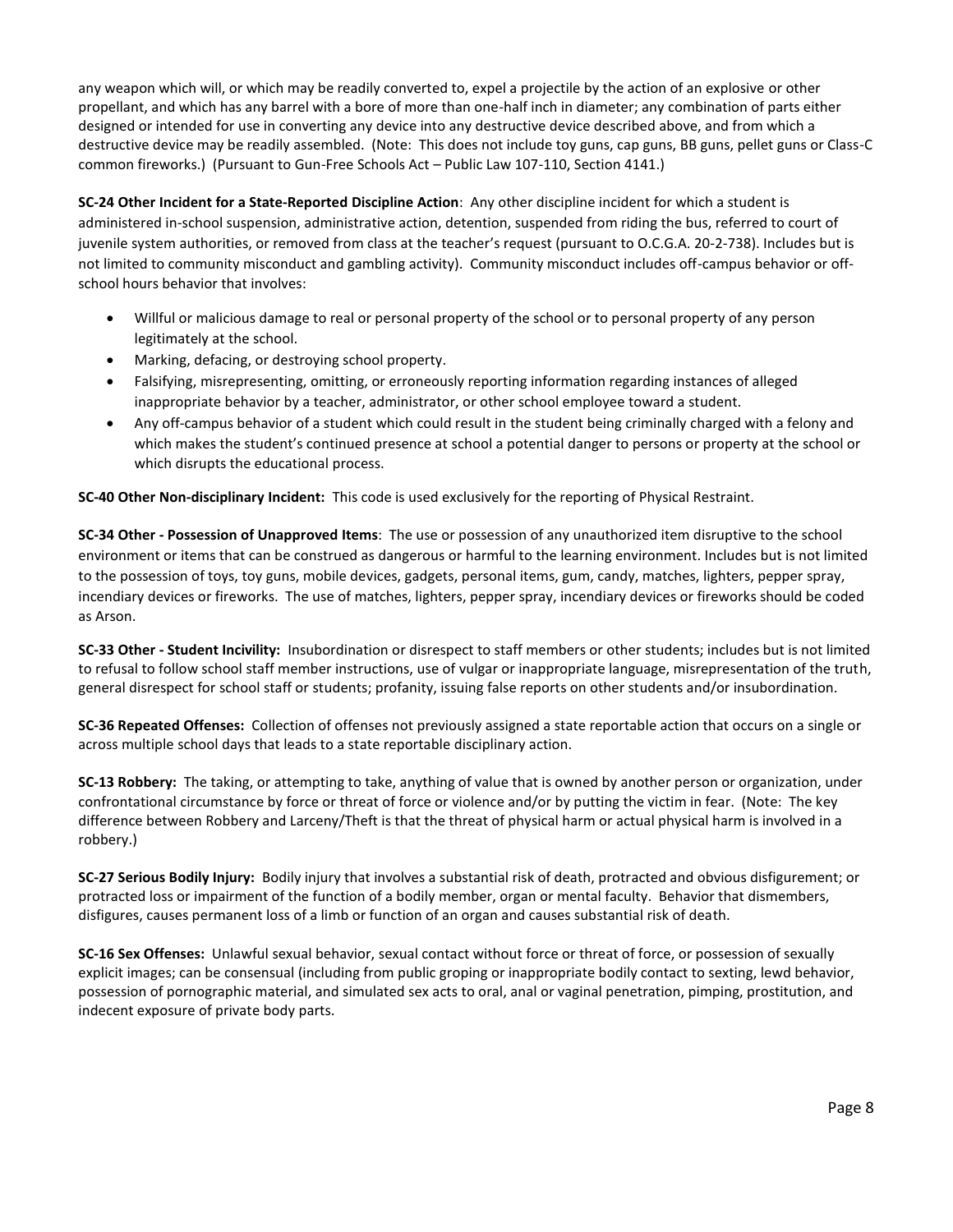**SC-14 Sexual Battery:** Oral, anal or vaginal penetration against the person's will or where the victim did not or is incapable of giving consent; touching of private body parts of another person either through human contact or using an object forcibly or against the person's will or where the victim did not or is incapable of giving consent (includes but is not limited to rape, fondling, child molestation, indecent liberties and sodomy.

**SC-15 Sexual Harassment:** Non-physical and unwelcome sexual advances, lewd gestures or verbal conduct or communication of a sexual nature; requests for sexual favors; possession of sexually explicit images; gender-based harassment that creates an intimidating, hostile or offensive educational or work environment (includes but is not limited to insensitive or sexually suggestive comments or jokes).

**SC-17 Threat/Intimidation:** Any threat through written or verbal language or act which creates a fear of harm and/or conveys a serious expression of intent to harm, or violence without displaying a weapon and without subjecting the victim to actual physical attack (includes physical, verbal or electronic threats and includes but is not limited to bomb threats or unauthorized pulling of the fire alarm).

**SC-18 Tobacco**: Possession, use, distribution or sale of tobacco products on school grounds, at school-sponsored events and on transportation to and from school. This does not include electronic smoking/vaping devises – those items are covered under State Code 42 (Electronic Smoking Device).

**SC-19 Trespassing:** Entering or remaining on a public school campus or school board facility without authorization or invitation and with no lawful purpose for entry. (Note: The key difference between Trespassing and Breaking & Entering-Burglary is that Trespassing does not include forceful entry into the school building.)

**SC-20 Vandalism:** The willful and/or malicious destruction, damage or defacement of public or private property, real or personal, without consent.

**SC-44 Violence Against a Teacher (Includes physical violence as defined in O.C.G.A. 20-2-751.6 and includes physical violence against a teacher, school bus driver, or other school personnel):** (1) Immediate suspension and automatic referral to the disciplinary tribunal if a student is alleged to have committed an act of physical violence against a teacher or other school personnel: Expulsion for the remainder of the student's eligibility to attend public schools for acts of physical violence found by a tribunal to have intentionally made physical contact which causes physical harm to another unless such physical contact or physical harm was in defense of himself or herself, as provided in Code Section 16-3-21; or the Board may authorize the student to attend alternative school for the period of the expulsion; provided, however, that if such student is in kindergarten through grade six, then the Board upon the recommendation of the tribunal may permit the student to reenroll in regular programs for grades 9 through 12; and provided further that if the Board does not operate an alternative education program for grades kindergarten through grade six, then the Board may permit the student in kindergarten through grade six who commits such an act to re-enroll in the public school system. The student shall be referred to juvenile court with a request for a petition alleging delinquent behavior. (2) Possible punishments may include expulsion, long-term suspension, or short-term suspension for students found by a tribunal to have intentionally made physical contact of an insulting or provoking nature with the person of another.

**SC-25 Weapons – Handgun:** Possession of a firearm that has a short stock and is designed to be held and fired by the use of a single hand (pistols or revolvers); and any combination of parts from which a firearm described above can be assembled. (Note: This definition does not apply to items such as toy guns, cap guns, BB guns and pellet guns (pursuant to Gun-Free Schools Act – Public Law 107-110, Section 4141).

**SC-22 Weapons – Knife:** The possession, use or intention to use any type of knife or knife-like item.

**SC-23 Weapons – Other:** The possession, use or intention to use any instrument or object that is used or intended to be used in a manner that may inflict bodily harm (does not include knives or firearms).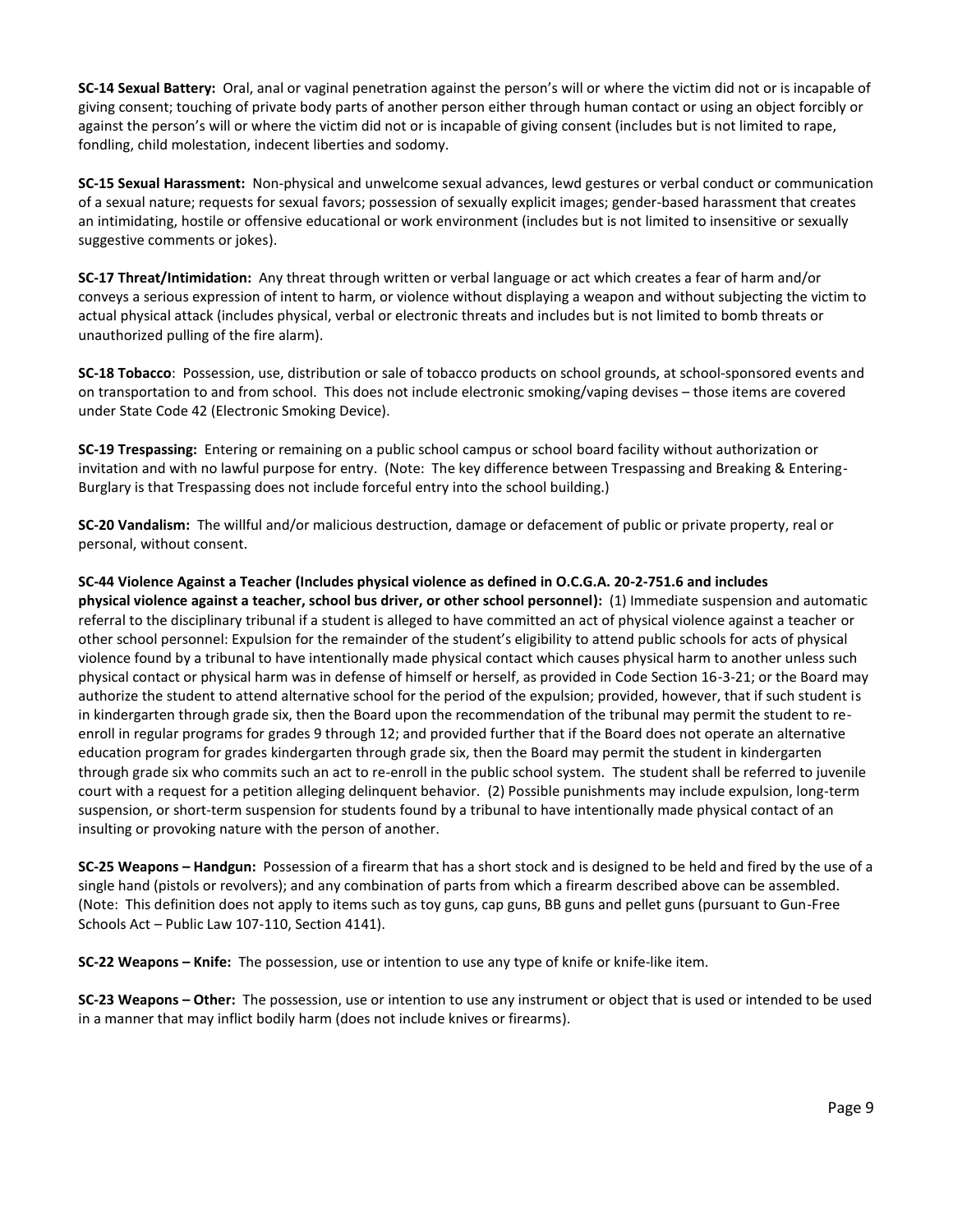**SC-26 Weapons – Rifle/Shotgun:** The term "rifle" means a weapon designed or redesigned, made or remade, and intended to be fired from the shoulder and designed or redesigned and made or remade to use the energy of an explosive to fire only a single projectile through a rifled bore for each single pull of the trigger. The term "shotgun" means a weapon designed or redesigned, made or remade, and intended to be fired from the shoulder and designed or redesigned and made or remade to use the energy of an explosive to fire through a smooth-bore barrel either a number of ball shot or a single projectile for each single pull of the trigger. (Pursuant to Gun-Free Schools Act – Public Law 107-110, Section 4141.)

# **Bus Misbehavior**

The following specific provisions shall govern student conduct and safety on all school buses:

- 1) All provisions of the Student Behavior Code apply to behavior on the school bus, including but not limited to, acts of physical violence as defined by Code Section 20-2-751.6, bullying as defined by subsection (a) of the Code Section 20-2-751.4, physical assault or battery of other persons on the school bus verbal assault of other persons on the school bus, disrespectful conduct toward the school bus driver or other persons on the school bus, and other unruly behavior;
- 2) A meeting of the parent or guardian of the student and appropriate school district officials must be held to form a school bus behavior contract whenever:
	- A student is found to have engaged in bullying; or
	- A student is found to have engaged in physical assault or battery of another person on the school bus.

The school bus behavior contract shall provide for age-appropriate discipline, penalties and restrictions for student misconduct on the bus. Provisions may include, but are not limited to, assigned seating, ongoing parental involvement and suspension from riding the bus. These provisions regarding use of a bus behavior contract are not to be construed to limit the instances when other Student Behavior Code violations may require use of a student bus behavior contract.

- 3) Students shall be prohibited from using any electronic devices during the operation of a school bus, including but not limited to cell phones, pagers, audible radios, tape or compact disc players, or any other electronic device in a manner that might interfere with the school bus communication equipment or the school bus driver's operation of the school bus; and
- 4) Students shall be prohibited from using mirrors, lasers, flash cameras or any other lights or reflective devices in a manner that might interfere with the school bus driver's operation of the school bus.